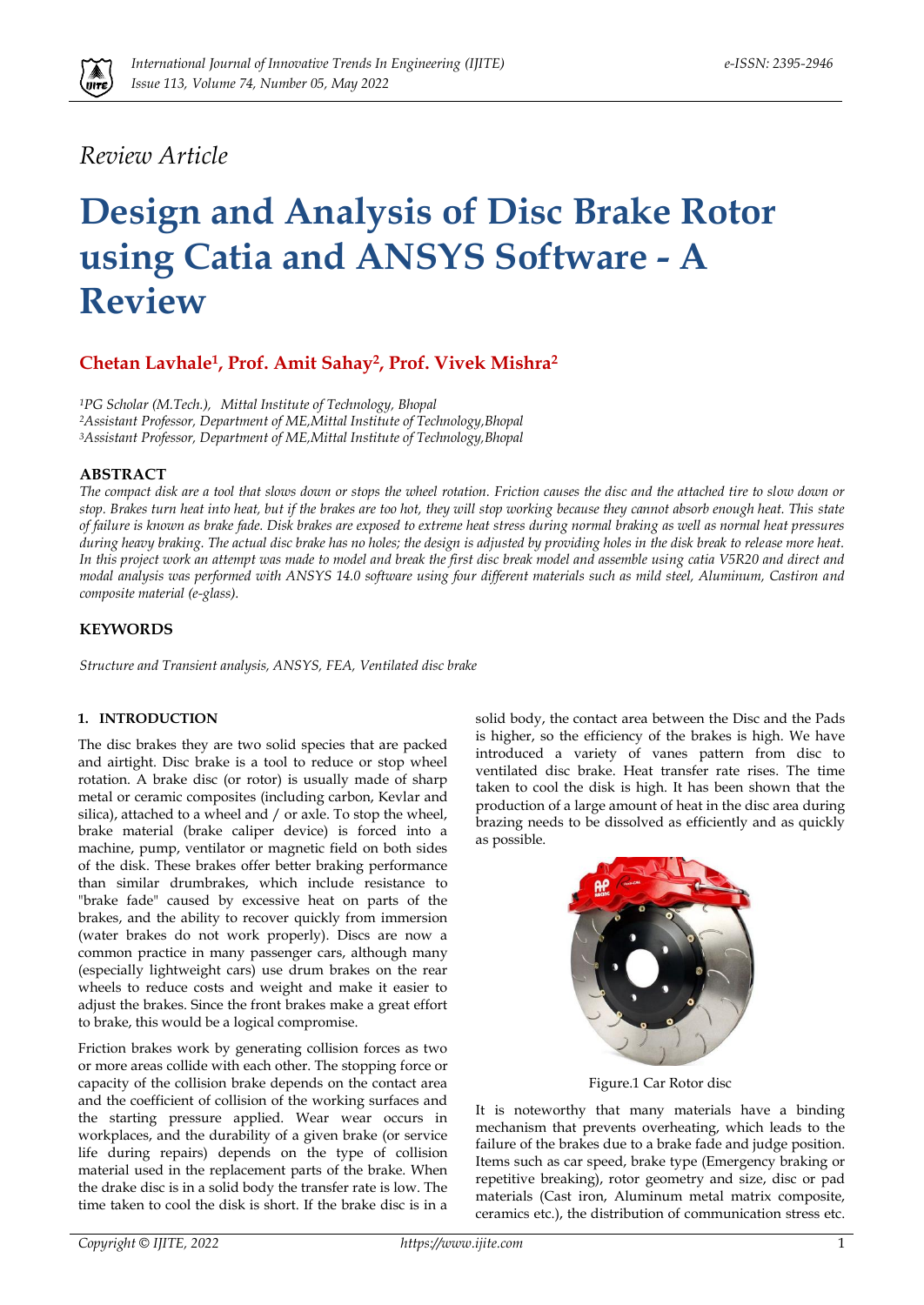

other potential features. variety to achieve satisfactory heat dissipation.

#### **2.LITERATURE SURVEY**

**Pravin Mohan andPatelSudheendra S [ 2017]** Post-work activity thinks of a smart system of plate brake plate. The circular brakes provide superior braking, more precise design, light weight, and preferred protection from water traps over drum brakes. The point of this used structure was to increase the quality of the caliper, without increasing the caliper mass by a large amount and reducing the negative heat formation at high operating temperatures. Since titanium is difficult to make in a machine the formation of a single square of a common machine of machinery was not used in this work but rather an attempt was made to build a brake caliper with various parts and assembled together to form one unit. In addition the used titanium parts are made of non-stick plates to save money on future machine costs. As titanium has a high thickness care was taken while designing a new brake frame to keep the weight off. The current brake caliper is broken due to loading conditions with new recommended features. The results were intended for removal and concern associated with warm effects. The new caliper was measured by weight and unrelated load sand effects were considered for shift / reversal and concern for temperature impact. [1]

**S. Arvin Rao, MuhamadAnuwarJusoh, Abd Rahim Abu Bakar\*,(2017)** Brakes screech has always been one of the most important challenges of Sound, Vibration and Strength (NSH) in the construction and development of the brake frame. For ten years it has plagued the automotive industry. Brake scientists have proposed a number of ways to reduce brake screech and counter-operation techniques in order to survive and reduce the ridicule that comes with the brake plate frame. In this paper, the effectiveness of obliged layer dampers (CLD) in reducing the noise of brake screech clamor has been evaluated. The CLD distinguishes the sound of brake screech by the shear damage of viscoelastic materials. Two brake test settings were geared using a brake test dynamometer using the CLD. Two different types of CLD were used, namely a threedimensional bound damper and a mandatory four-layer damper. The Screech test was performed using a brake clamor test modification based on the SAE J2521 standard methodology. From the experiments, the four-layer CLD set is more effective than the three-layer CLD structure. The CLD made of nitrile butadiene elastic, silicone elastic and soft metal has already become the best water separator for a water range of 5 bar to 30 bar and a temperature of 50oC to 200oC with a significant reduction in shrinkage which is 11.3 dBA. In line with these lines, the CLD process eventually became a powerful way to reduce the noise of brake screech. [2].

**Yugesh Anil Kharche and Prof. Dheeraj Verma [2014]** The brake plate is a gadget that slows down or stops the wheel rotation. Braking is a process that changes over the stiffness of a motor vehicle into a mechanical force that must be disassembled as a heat exchanger. This paper shows the investigation of contact mass in the area of the plate interface using a 3-dimensional point model of a limited part of a real circular motor brake. Models of the limited (FE) part of the brake-circle are made using Pro-E and

replicate using ANSYS based on limited phase (FEM) strategy. It also checks the various sizes in displaying the brake plate frame and mimics the distribution of the contact weight with a different load. It incorporates the Finite Element Method methods in the automotive business for communication testing and warm inquiry. The effect of rakish speed and the relative mass of contact on the rise in temperature of the circular brake has been studied. Rubbing wear means a shortening of its lifespan. The more aging you are, the more conflicting things should be replaced. Diverse Brake cushion material has been tried as compared to the present. Eventually the correlation between the systematic results and the result obtained from Ansys became so strong, and all the attributes found in the investigation were not their own valid merits. So based on warmth and contact and pressure research the right things are suggested. [3]

K. M. Muniswamy et al. (2013), warm exchange upgrade on ventilated brake circle with cutting edge tendency point variety. The goal of the present examination is to research the potential warmth move improvements in ventilated brake plate by fluctuating the geometrical parameters of the cutting edges inside the stream entry. The thickness stays steady and just the length can be changed to fit the internal and external range. The computational model developed in GAMBIT. The models are comprehended utilizing ANSYS-FLUENT exclusive programming bundle. The outcomes demonstrate a gigantic increment in the warmth exchange rate with edge tendency edge setups when contrasted with customary straight cutting edge. The Nusselt number is observed to be in a power-law association with the Reynolds number. Particular connection among laminar and tempestuous condition is anticipated. [4]

K. Sowjanya&S.Suresh (2013), paper shown in an examination of the structure of a circular brake rotor. The circular brake is usually made with a Cast machine, so it is preferred to assess the effect of a small shift from coherence from the expected pressure rotation. Aluminum Metal Matrix Composite materials are selected and tested. Space is considered as a pivot symmetric, dormancy and the effects of obstruction are not significant during the investigation. The Disk brake model was created using Solid demonstrating programming Pro / E (Cero-Parametric 1.0). Ongoing Ongoing Analysis is completed using the ANSYS Workbench. The warm response of Von Misses' basic investigation and extreme pressure was found to be 50.334 M Pa for CI, 211.98 M Pa for AlMMC1, and 566.7 M Pa for AlMMC2, the suspension of the Brake circle is protected by a condition of strength and durability [ 5]

#### **3. CONCLUSIONS & FUTURE SCOPE**

A disc brake is a way to reduce or stop the wheel rotation. Braking is the process of converting a car's kinetic energy into mechanical energy that must be dissipated by temperature. Determination of braking power is the most important factor to consider when designing any braking system. The braking force produced should always be greater than the required braking force. Calculation of the required strength strength helps us determine the boundaries of the disc brake rotor. Modeling and analysis of the disc brake rotor is done to select the best durable material. We found four different materials Grey Cast Iron,